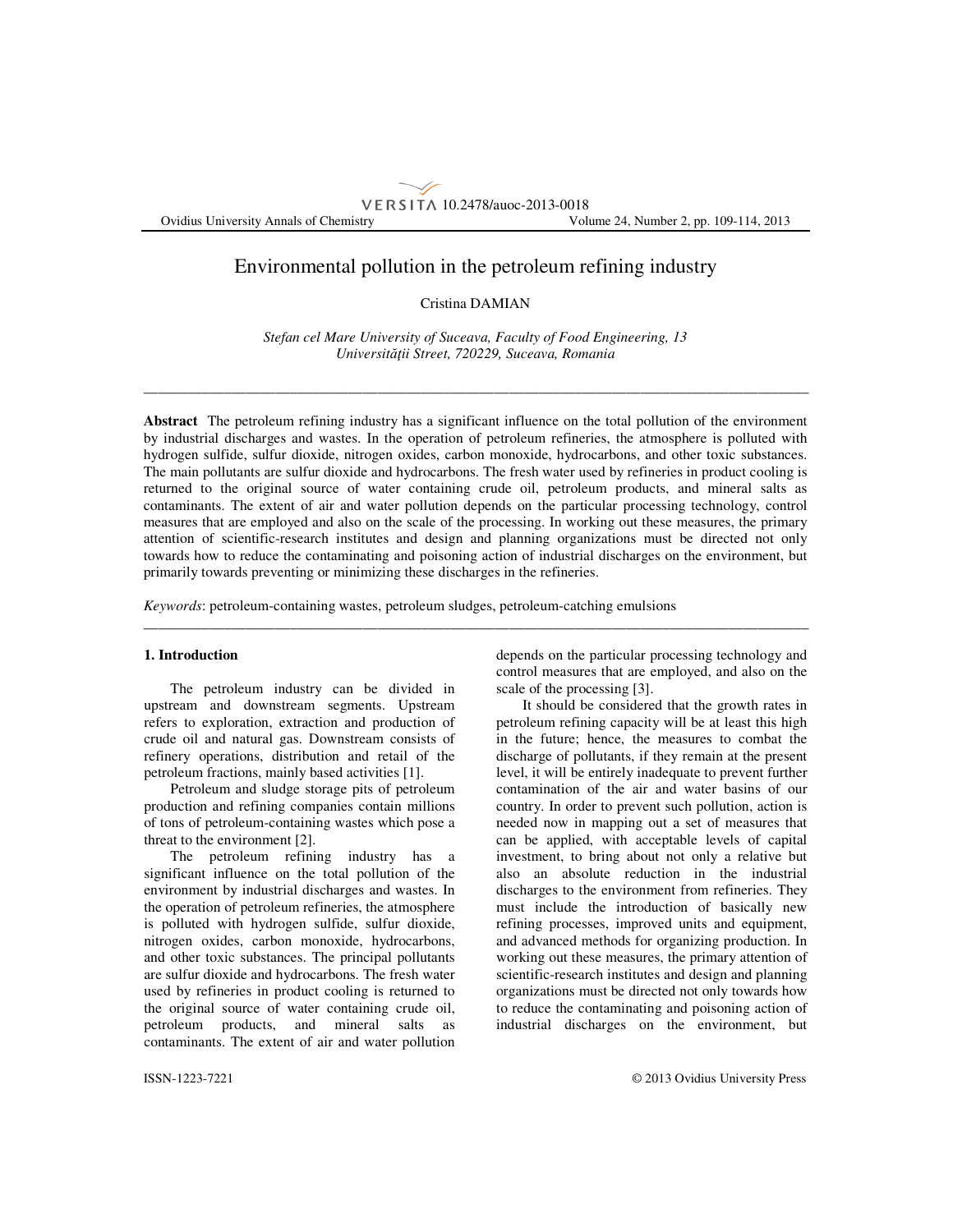primarily towards preventing or minimizing the discharges of the refineries [3].

#### **2. Measures to prevent industrial discharges in refineries**

The goals are the reduction of atmospheric pollution by hydrocarbons and sulfur dioxide and the pollution of water bodies by mineral salts and petroleum products. The proposed measures for reducing such pollution will give a significant reduction in the overall environmental pollution. They are examined in the following paragraphs.

• Improvement in quality of crude-off pretreatment before processing. The scheme for crude-oil pretreatment as it has been constituted in our country includes dewatering of the crude in the oil fields [4] and desalting in the refineries, this scheme allowing rather large amounts of residual salts (up to 1000 mg/liter) in the pretreated crudes, thus causing severe corrosion of all the process equipment. In the process of pretreating such crudes in the refineries, large quantities of wastewater are discharged, contaminated with salts and with crude oil emulsion [5, 6, 7]. Such water, as it flows through the refinery sewers and treating facilities, will contaminate the atmosphere with the evaporating hydrocarbons; discharge of waters to natural water bodies will introduce salts and oil as pollutants [3].

• It is necessary to work out a single combined scheme of pretreating crude oil in the fields and in the refineries so as to give a more complete removal of salts from the oil before processing, with minimum amounts of contaminated wastewaters. Calculations show that the amount of contaminated wastewater drawn from electric desalting units in refineries can be reduced by a factor of 6 when a single complex scheme of crude-oil pretreatment is used, in comparison with the amount of wastewater produced in the current pretreating scheme, since the oil furnished from the field to the refinery will have been treated with nonionic demulsifiers [8] down to residual-salt contents of 50-100 mg/liter.

• Use of larger process units and individual components, machinery, and structures; construction of combination units for several processes in a single process block [3]. For example, the construction of a single atmospheric-vacuum pipe still unit with a capacity of 6 million metric tons per year instead of two units with capacities of 3 million tons each, together with combining the large unit with blocks for electric desalting, diesel fuel hydro treating, VGO catalytic cracking, naphtha redistillation, reforming of narrow naphtha cuts, and fractionation of hydrocarbon gases [10] will make it possible to reduce the consumption of process fuel by 20% cooling water by 26% and non-recoverable losses of crude and products by 35% [3]. Proportional reductions will be obtained at the discharge of pollutants to the atmosphere and to watercourses.

• Use of larger tanks for storage of crude oil and commercial petroleum products, and the installation of floating roofs and pontoons in these tanks [3].

• Increase in the utilization of secondary energy resources through the introduction of effective energy-process schemes and refrigeration processes based on the heat-pump principle, operating on the heat of waste gases and petroleum products [3]. The heat can be use to produce refrigeration, steam, and hot water and can give a twofold to threefold reduction in cooling-water consumption and a 30% reduction in fuel consumption. Major economy savings in refinery cooling water can be achieved through the widespread use of air-cooled condensers [3].

• The introduction of these measures will make it possible to minimize the discharge of polluted wastewaters from the refinery to natural watercourses and will not involve any great capital investment in wastewater treating facilities.

• Desulfurization of the engine and boiler fuels produced in the refineries. Here it is necessary to persist in efforts to find cheaper and more efficient catalysts [9], to develop better desulfurization processes, particularly those for heavy residual stocks, and to install large-scale units for hydrogen production. Such new units for desulfurization of petroleum products should be combined with units for recovery of sulfur from the acid gases. This will decrease atmospheric pollution by sulfur dioxide and other sulfur compounds.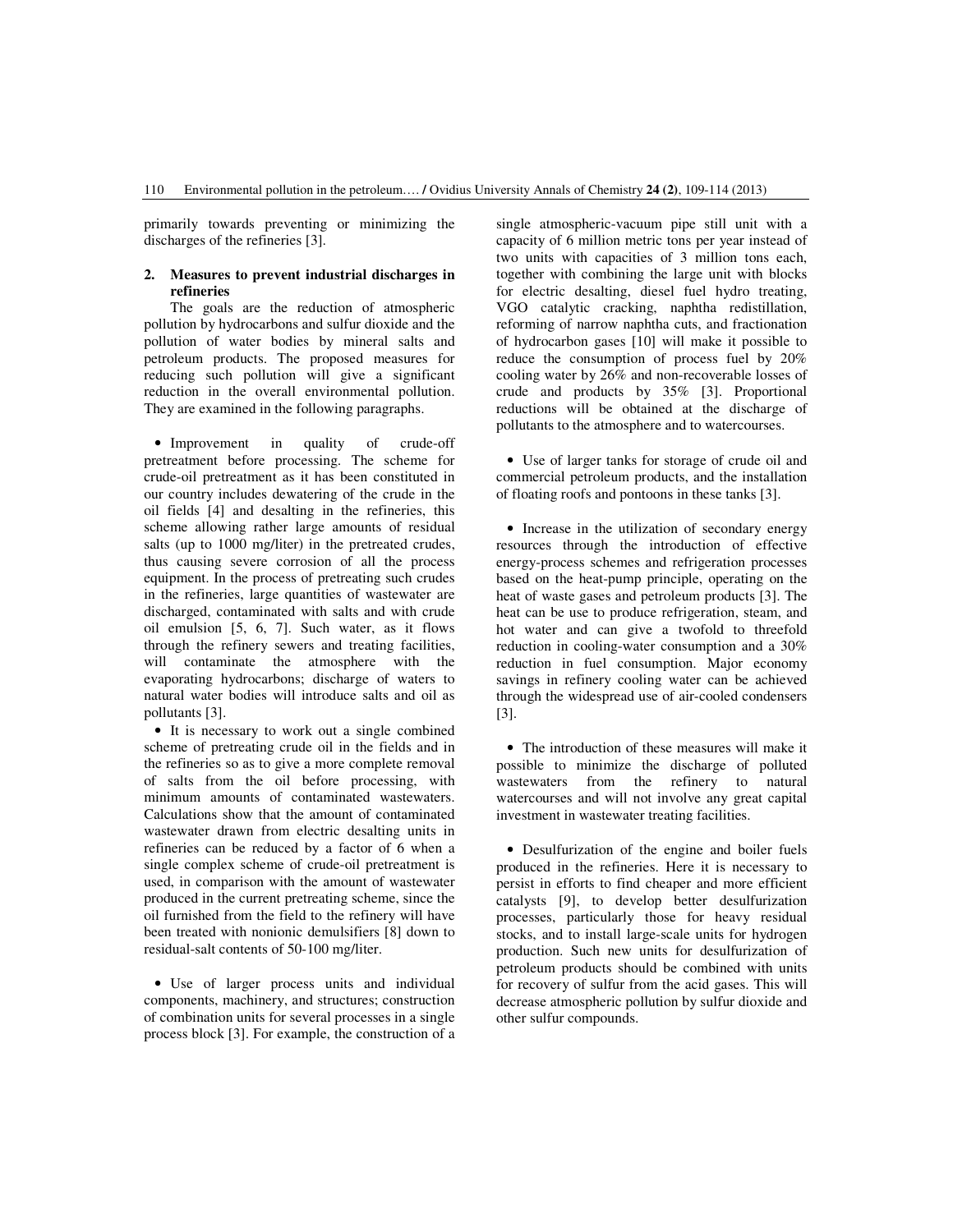• Development of methods and monitoring instruments for industrial discharges of contaminants. Here it is necessary to speed up research efforts towards finding how the volumes of industrial discharge of contaminants depend on the refinery flow plan, the process units operating conditions and equipment [3].

• In Japanese plants, for example, detectors have been installed in all zones of possible discharge of hydrocarbons to the atmosphere or accumulation of hydrocarbons in dangerous concentrations within the plant limits, these detectors transmitting audible or visible signals to the control room. The points of discharge of flue gas from tube furnaces and boilers have been connected to instruments controlling the combustion process on the basis of the contents of sulfur and nitrogen oxides in the gases. The fuel combustion process in the firebox and the composition of the stack gases are monitored by television cameras transmitting pictures to dispatcher points and to monitoring displays for observation. In all of the final drain pits for process units, instruments are installed before and after the oil traps for continuous determination of the petroleum product content in the wastewater [3].

• For a more clear-cut accounting of process losses and non-recoverable balance losses of crude oil and products, automatic meters and computers have been installed on the process units [11]. A balance of the losses is made for each hour of facility operation. All these provide practically continuous observations of the ambient, so that prompt measures can be taken when required.

• It is extremely important to find a general index characterizing the environmental contamination by refineries.

• Organization of subsections in the refinery for environmental protection, equipped with special techniques and instruments [12]. The assignment of these subsections must include identification of the sources for environmental pollution and development of measures to eliminate it. All of the treating units and facilities now operating in the refinery should be put under this regulation. The organization of such subsections in a number of refineries has demonstrated that they are highly effective.

We have now laid all the groundwork for starting to develop a refinery in which all production wastes are recovered, all discharges are eliminated, and contamination of the environment with toxic substances is no longer a problem.

# **3. Methods for processing petroleum wastes**

 As estimated by experts, loss of petroleum with waste counts for aproximately 3% of its annual production. In view of this, priority is given for investigations designed to find ways for toxic emissions neutralization and recovering petroleumcontaining waste.

Petroleum waste, just as other organic matter, is recovered or processed with industrial technologies, the most popular among which being the local combustion with utilization of the heating potential of the petroleum waste.

The composition of petroleum waste is not uniform. Petroleum waste contains smeared cleaning cloth, polyethylene film, smeared brushes, pruned branches, etc. [13]. Disposing of such waste in storage yards does not conform to the current environmental requirements, making necessary to develop more efficient and environmentally safe technologies for their utilization or detoxification [14]. This waste can be utilized most effectively in retort furnaces, which are employed to this day widely for producing charcoal [15]. Thanks to simple design, fabrication of such furnaces does not involve large investments and, as many years of experience shows, it does not require special training of service personnel. Compactness of and very small area occupied by the equipment make it possible to respond fast to changes in the demand for this type of services, shift the equipment to the sources of formation of the waste, etc. [2].

One must separate out from the problem of scale of utilization of hydrocarbon materials (petroleum sludges, used oils, household waste, etc.) a specific part, namely, processing of multicomponent mixtures formed upon elimination of the emergency situations in processes of production, transportation, and refining of petroleum [16]. The utilization (heat recovery) version of combustion is used for wastes that cannot be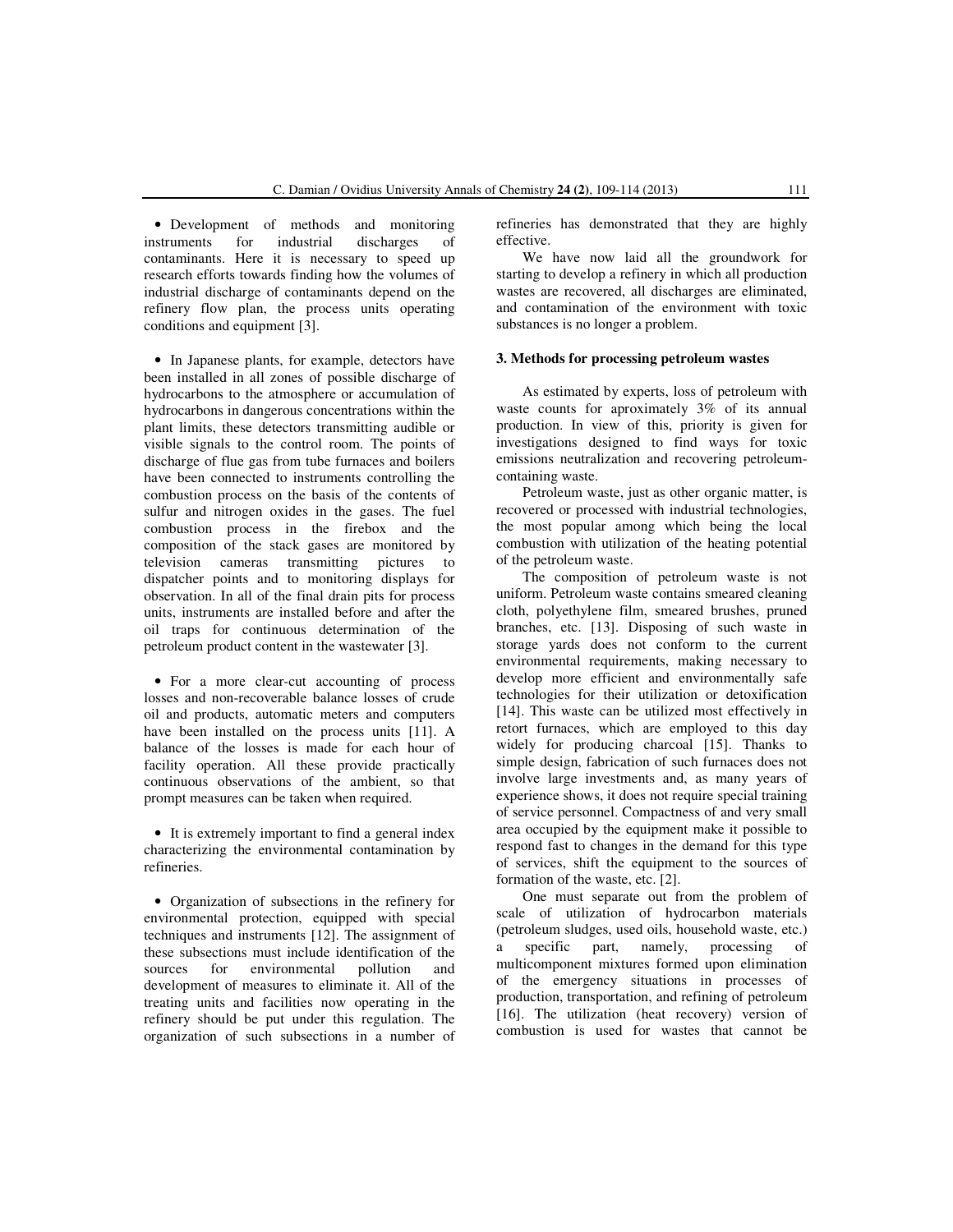regenerated with production of commercial products. Before combustion, the waste is treated for dehydration, removal of mineral impurities, etc. in order to increase the efficiency of its combustion. For this purpose, it is sometimes enough to let the waste to settle. In other cases, more intensive methods are needed for its dehydration, for example by centrifuging [2].

Combustion is not ecologically safe.

Pyrolysis consists in destroying the organic part of the waste with limited excess of air at 500-550°C with formation of a solid residue and combustible gases. This process prevents conversion of the organic part of the waste into toxic combustion products and allows utilization of the products (gaseous, liquid, and solid) as fuel. The yield of gaseous pyrolysis products reaches 10 % of the original weight of the wastes. About 80 % of these products have combustion heat (calorific values) of 20934-25120 kJ/kg and are used as fuel [2]. The

liquid phase, or the petroleum condensate, whose yield is 29 %, has a heat capacity (calorific value) of about 37680 kJ/kg. It can be treated repeatedly or it can be used as a fuel in the enterprise itself. About 50 % of the original weight of the sludge is constituted of powdery fraction, which contains practically no petroleum products and is represented essentially by carbon-containing material. Waste can be submitted to pyrolysis only if its moisture content is low (1-3 %), i.e., petroleum sludge can be used only after pre-drying. Drying of petroleum sludge can be used both as an independent method of utilization and as an intermediate method for preparing the petroleum sludge for other method of dehydration [2].

For drying, use is made of fluidized-bed, pneumatic, spray, aero fountain, semi suspended-bed vortex driers, etc. The two-stage drying method, where the major part of the liquid components is removed by pre-drying, is frequently used.

Some companies use liquid petroleum waste (used oil) for their own needs. In general, the simplest waste treatment technologies (settling or heating and settling, including use of reagents) are employed in these cases. Sometimes, petroleum waste is not processed at all. Liquid petroleum waste is used for lubricating low-duty mechanisms. In [17], it was proved theoretically that the structure, composition, and properties of components (solid hydrocarbons, additives, etc.) affect structurization and shaping of properties of rust-preventive hydrocarbon lubricant.

One experiment is known where petroleum waste was used to reduce formation of dispersed materials during transportation [18].

The feasability of petroleum sludge use as a lubricating additive to drilling mud instead of crude oil has been indicated in a patent [19].

Pasty petroleum waste can be used as components of drilling mud for petroleum and gas drilling to provide high stability to clay rocks when the latter come into contact with the filtrate of drilling mud. Besides utilization of petroleum sludge at the refinery for its own needs and utilization by thermal methods, their use in production of building materials (cement, kilned bricks, asphalt-concrete mixes, etc.) is also known.

Numerous publications, such as [20], were devoted to the utilization of petroleum wastes in road building.

In particular, petroleum-containing waste and petroleum-contaminated soils are used as organic binder for laying structural beds of road surfacing (including asphalt-concretes), filtration-preventing shields, and waterproofing interlayers of automobile roadbeds [2].

Since automobile roads are complex structures subject to the impact of constant dynamic loads, excessive amount of petroleum-containing materials may cause shear deformation of the roadbed, so their quantity in the structural layers of roadbed and the road surface must be controlled. Especially in the conservation and farming areas, use of such materials must be prohibited because of their adverse effect on the hydro- and biosphere. Laying vapor- and moisture-proofing interlayers in automobile roadbeds is one of the methods of preventing frost heaving. As is well known, when clayey soils, including loams, sandy loams, silty soils, etc., freeze, the free moisture moves toward the subzero temperature area. Upon freezing, the water volume increases by up to 9 %, and this process is uneven. Depending upon the freezing depth, heaving (swelling) reaches 15-20 cm, which causes considerable deformation of the roadbed and premature destruction of the road surface. Vaporand moisture-proofing layers and interlayers are laid out in automobile roadbeds, which are composed of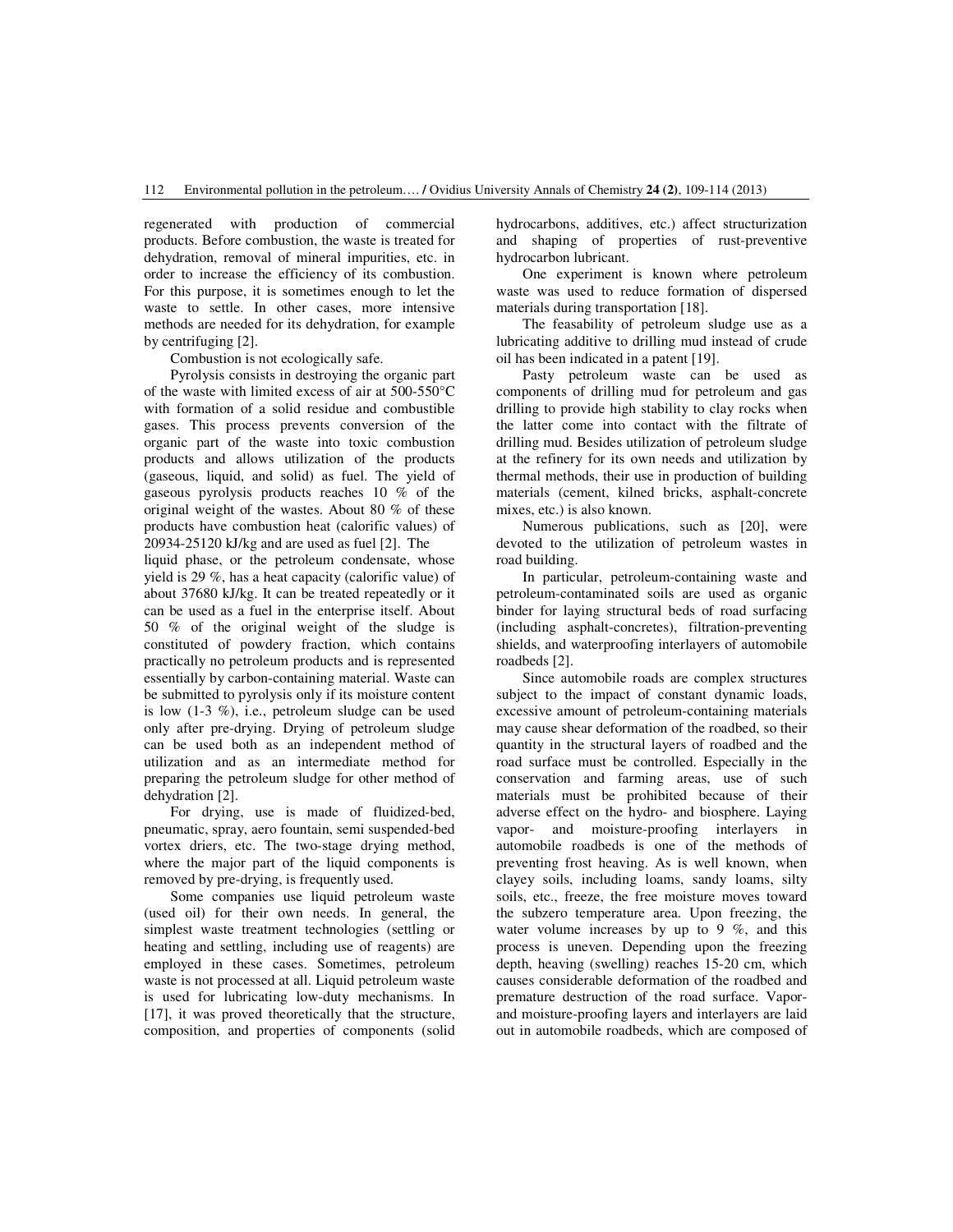heaving (swelling) soils, preventing thereby ascent of moisture from the underlying layers to the freezing area [2].

There are many methods of preventing and minimizing frost heaving, but use of petroleum waste may be considered most promising in light of availability of a wide variety of petroleum waste and its abundance as well as of possibility of producing hydrophobic substances based on petroleum waste.

Test data for mixtures containing 25-75 wt. % petroleum-contaminated soil, cement, and lime show that they possess fairly high strength characteristics and hydrophobic properties, which allow waterproofing interlayers to perform under almost all conditions of road use. It was proved in [2] that such interlayers are safe for environment – for atmosphere, biosphere, and hydrosphere. Furthermore, the above-noted mix was successfully used as vapor- and moisture-proofing interlayer in construction of Category III automobile road.

Another method of using petroleum waste is construction of filtration-preventing shields for the protection of waste storage yards. ATPD and petroleum-contaminated soils (binder) compounded with mineral and polymeric materials are used as waterproofing layer intended for reducing filtration properties and enhancing chemical stability to the filtrate [2]. Organomineral and organopolymeric shields are capable of resistance to the action of filtrate for a prolonged time because addition of petroleum-containing products to clay improves hydrophobic properties of the obtained material owing to prevention of direct contact of the filtrate with the clay.

In [21], a technology was proposed for complete utilization of liquid and solid petroleum-containing waste with recovery of hydrocarbons in the production cycle and production from the solid residues, after heat treatment, of environmentally safe constructional materials, such as frothed and block silicate stones, artificial gravel having improved performance properties, etc.

For enhancing the strength and frost resistance of the concrete in the concrete mix, addition of 1.5- 2.5 % sludge is recommended. Utilization of petroleum sludge for manufacturing mineral-wool tiles makes the articles hydrophobic and reduces their volume weight. Utilization of petroleum sludge for producing claydite (extended clay aggregate) reduces its volume weight, raises yield of large fraction, and reduces fuel consumption. Reduced volume weight of the claydite allows poorly swelling clay rocks to be used as a raw material [2, 22, 23].

Thus, petroleum wastes, being secondary material resources, can be utilized in the industry instead of the primary raw material.

# **4. Conclusions**

The petroleum refining industry has a significant influence on the total pollution of the environment by industrial discharges and wastes.

The extent of air and water pollution depends on the particular processing technology and control measures, and also on the scale of the processing.

The measures to prevent industrial discharges of the refineries are related to the reduction of atmospheric pollution by hydrocarbons and sulfur dioxide and the pollution of water bodies by mineral salts and petroleum products. The proposed measures for reducing such pollution will give a significant reduction in the overall environmental pollution [24, 25, 26].

Petroleum wastes, being secondary material resources, can be utilized in the industry instead of the primary raw material.

## **5. References**

- E-mail address: cristinadamian@fia.usv.ro
- [1]. D. Høivik, B.E. Moen, K. Mearns and K. Haukelid, Safety Science, **47**, 992-1001 (2009)
- [2]. E.R. Shperber, T.N. Bokovikova and D.R. Shperber, Chemistry and Technology of Fuels and Oils, **47**(3), 237-241 (2011)
- [3]. Y.G. Sorkin, Khimiya i Tekhnologiya Topliv i Masel, **4**, 32-34 (1975)
- [4]. T. Chis, Annals Computer Science Series, **5th Tome, 1st Fasc.**, 35-44 (2007)
- [5]. P.V. Messina, O. Pierone, V. Verdinelli and P.C. Schultz, Colloid Polym Sci, **286**, 191 (2008)
- [6]. H. Schubert and R. Engel, Chemical Engineering Research and Design, **82(A9)**, 1137 (2004)